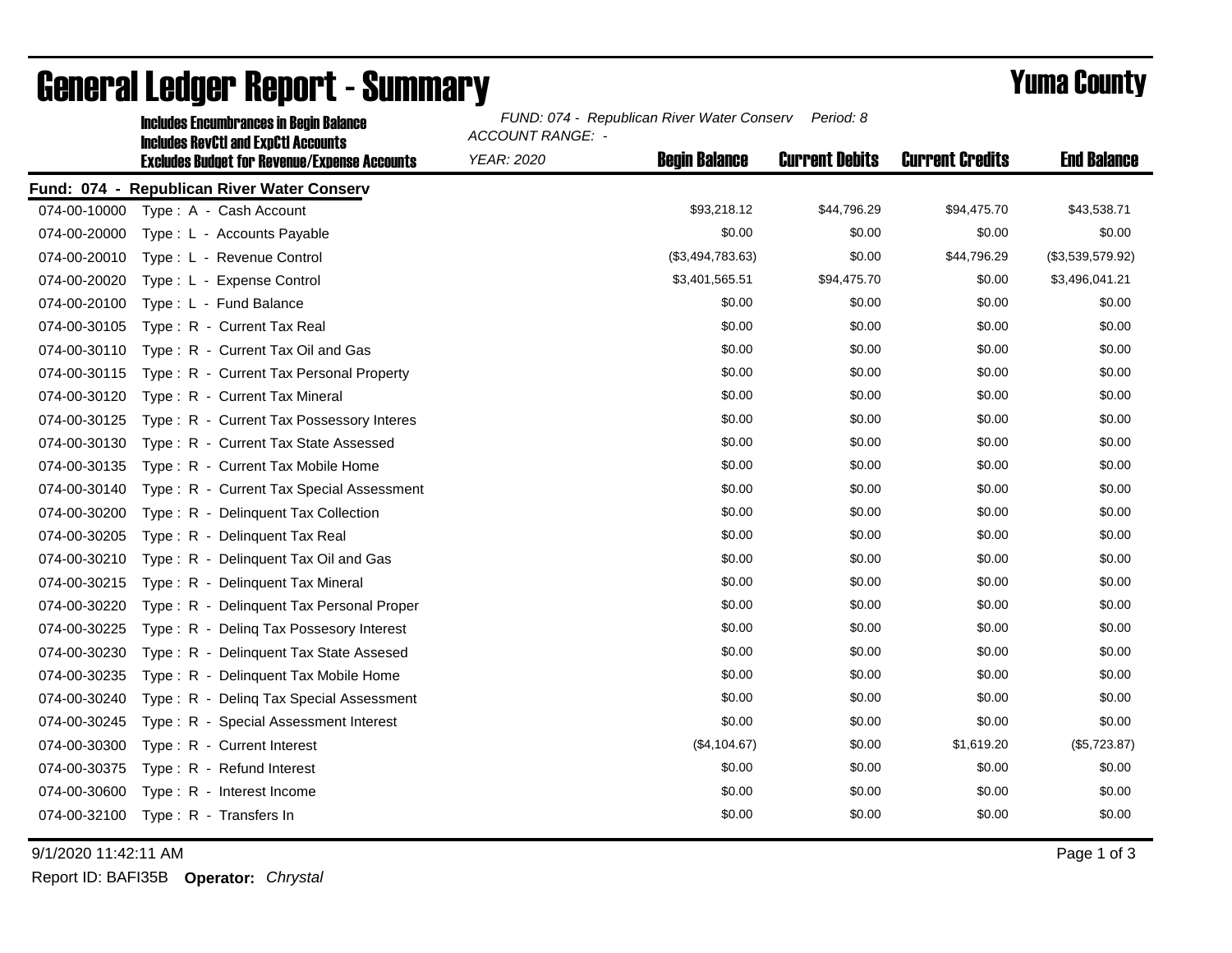|              | <b>Includes Encumbrances in Begin Balance</b><br><b>Includes RevCtI and ExpCtI Accounts</b><br><b>Excludes Budget for Revenue/Expense Accounts</b> |                                            | FUND: 074 - Republican River Water Conserv<br>Period: 8<br>ACCOUNT RANGE: - |         |                             |                       |                                  |                    |
|--------------|----------------------------------------------------------------------------------------------------------------------------------------------------|--------------------------------------------|-----------------------------------------------------------------------------|---------|-----------------------------|-----------------------|----------------------------------|--------------------|
|              |                                                                                                                                                    |                                            | <b>YEAR: 2020</b>                                                           |         | <b>Begin Balance</b>        | <b>Current Debits</b> | <b>Current Credits</b>           | <b>End Balance</b> |
|              |                                                                                                                                                    | Fund: 074 - Republican River Water Conserv |                                                                             |         |                             |                       |                                  |                    |
| 074-00-35000 |                                                                                                                                                    | Type: R - Fees Collected                   |                                                                             |         | (\$3,490,678.96)            | \$0.00                | \$43,177,09                      | (\$3,533,856.05)   |
| 074-00-49100 |                                                                                                                                                    | Type: X - Treasurer Fees                   |                                                                             |         | \$101.670.25                | \$1,257.58            | \$0.00                           | \$102,927.83       |
| 074-00-49401 |                                                                                                                                                    | Type: X - Transfer Out                     |                                                                             |         | \$0.00                      | \$0.00                | \$0.00                           | \$0.00             |
| 074-00-49500 |                                                                                                                                                    | Type: X - Checks Written / ACH Transfer    |                                                                             |         | \$3.299.895.26              | \$93,218,12           | \$0.00                           | \$3,393,113.38     |
|              |                                                                                                                                                    | Fund: 074 - Republican River Water Conserv |                                                                             | Totals: | (\$93,218.12)               | \$233,747.69          | \$184.068.28                     | (\$43,538.71)      |
|              |                                                                                                                                                    | <b>Total Fund Revenues:</b>                | \$44.796.29                                                                 |         | <b>Total Fund Expenses:</b> | \$94,475.70           | <b>Net Revenue Over Expense:</b> | (\$49,679.41)      |

## General Ledger Report - Summary **Example 2018** Yuma County